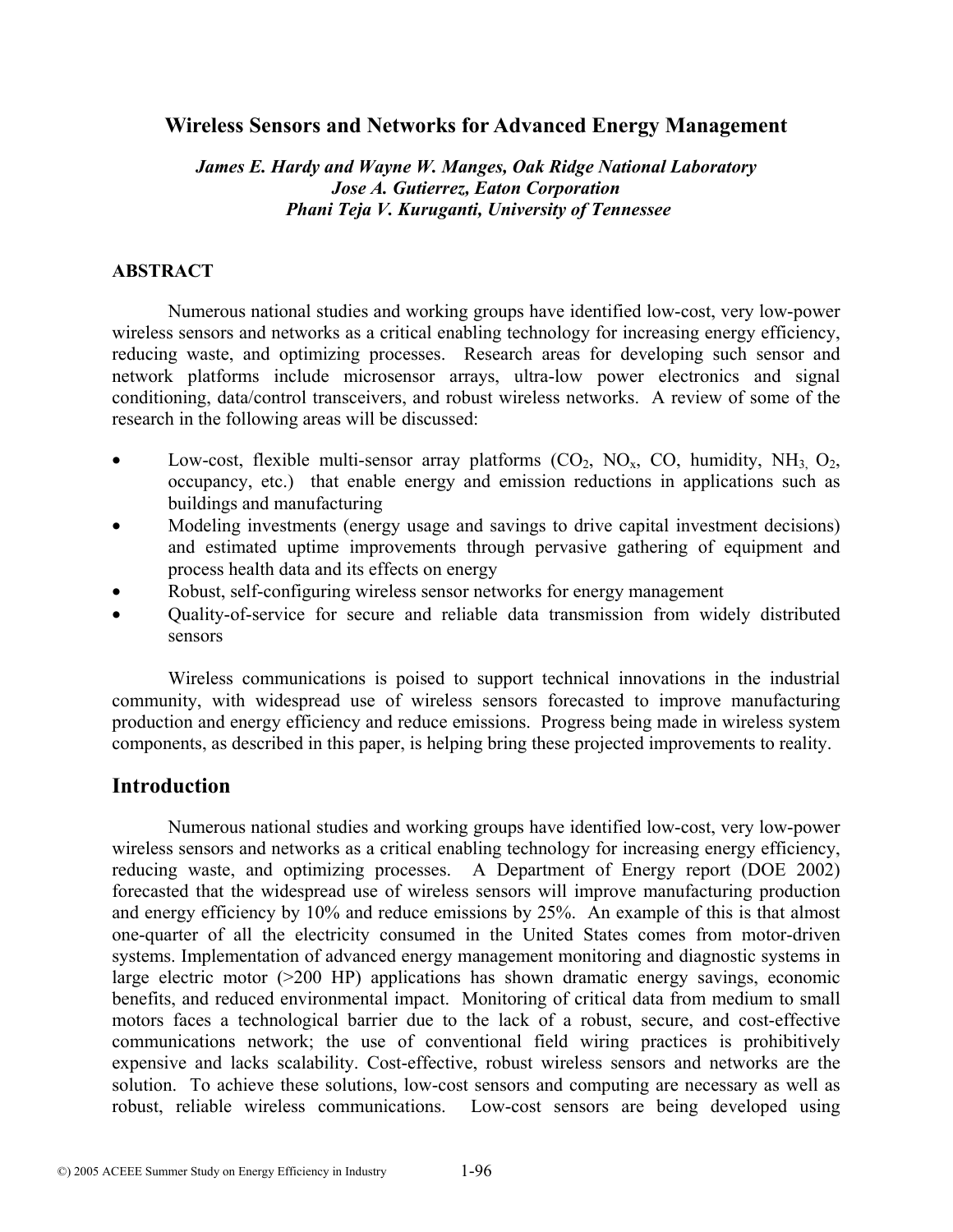microsensor (MS) technology. Based on semiconductor or semiconductor-like processes, MS arrays are designed and fabricated at very low cost (in high volumes). The low cost aspect will allowed sensors to be distributed throughout processes to aid in more and better monitoring which will lead to improved process control, system uptime, enhanced yield, and emission reductions. For a cost-effective implementation of these MS arrays, wireless communications/networks are essential. Installing wires to all of the new sensors is cost prohibitive, wireless technology as well as open/standard interfaces for interoperability are also requirements. Finally, for acceptance in the manufacturing world, the quality-of-service (throughput, latency, reliability, security, etc.) must be high. A brief description will be given for each of these research areas and challenges to be addressed will be described.

## **Microsensor Array Platforms**

Research at Oak Ridge National Laboratory (ORNL) has been addressing the development of an ultra low-power, low-cost sensor platform based on MS arrays that also include very low-power electronics, signal processing, and two-way data communications, all integrated into a single package (Lavrik 2004; Warmack & Hardy 2005). MSs were developed to measure carbon dioxide and room occupancy. Advances were made in coatings for detecting carbon dioxide (important for indoor air quality), sensing thermal energy with MSs (for use as a room occupancy detector), and capacitive, very low-power electronics (each of which will be discussed here in turn). An integrated platform was realized that included gas sensing, temperature, humidity, and room occupancy with on-board communications. This work has helped move the state-of-the-art in low-cost wireless sensors closer to implementation. Various aspects of the research are described.

MS sensors coated with a sol-gel mixture responded to  $CO<sub>2</sub>$  (Ishihara et al. 1993; Lang, Wiemhofer, & Gopel 1996) with a decrease in capacitance, while capacitance increased with humidity pulses. This is explained by the change in polarity of the interacting dielectric material. Unfortunately, the performance of the coated sensors was more variable than desired (Roth et al. 1996). The material was also subject to degradation due to the presence of species such as  $SO<sub>2</sub>$ and NO2, though temperature cycling appears to mitigate oxidization and extend the useful lifetime. The sensitivity of the MEMS sensors is more than adequate for sensing  $CO<sub>2</sub>$  for ventilation purposes (Yamazoe et al. 1996), but more work is needed to produce reproducible sensors; i.e. long-term drift and coating degradation are still issues. Figure 1 shows the response of an MS to various  $CO<sub>2</sub>$  levels. The MS response tracks the  $CO<sub>2</sub>$  impulses very closely and responds over a wide range of concentrations, from 3000 ppm to 100 ppm, that easily covers the range of indoor air quality concerns (300 ppm to 1000 ppm). The zero-drift, as seen illustrated in Figure 1 by the Delta-C/C (change in capacitance divided by the capacitance) response not returning to zero in the later pulses, is a common problem with MS technology. Elevating the MS base temperature to  $70^{\circ}$ C improves stability but further development in stable coatings is needed before these MS arrays can be fielded.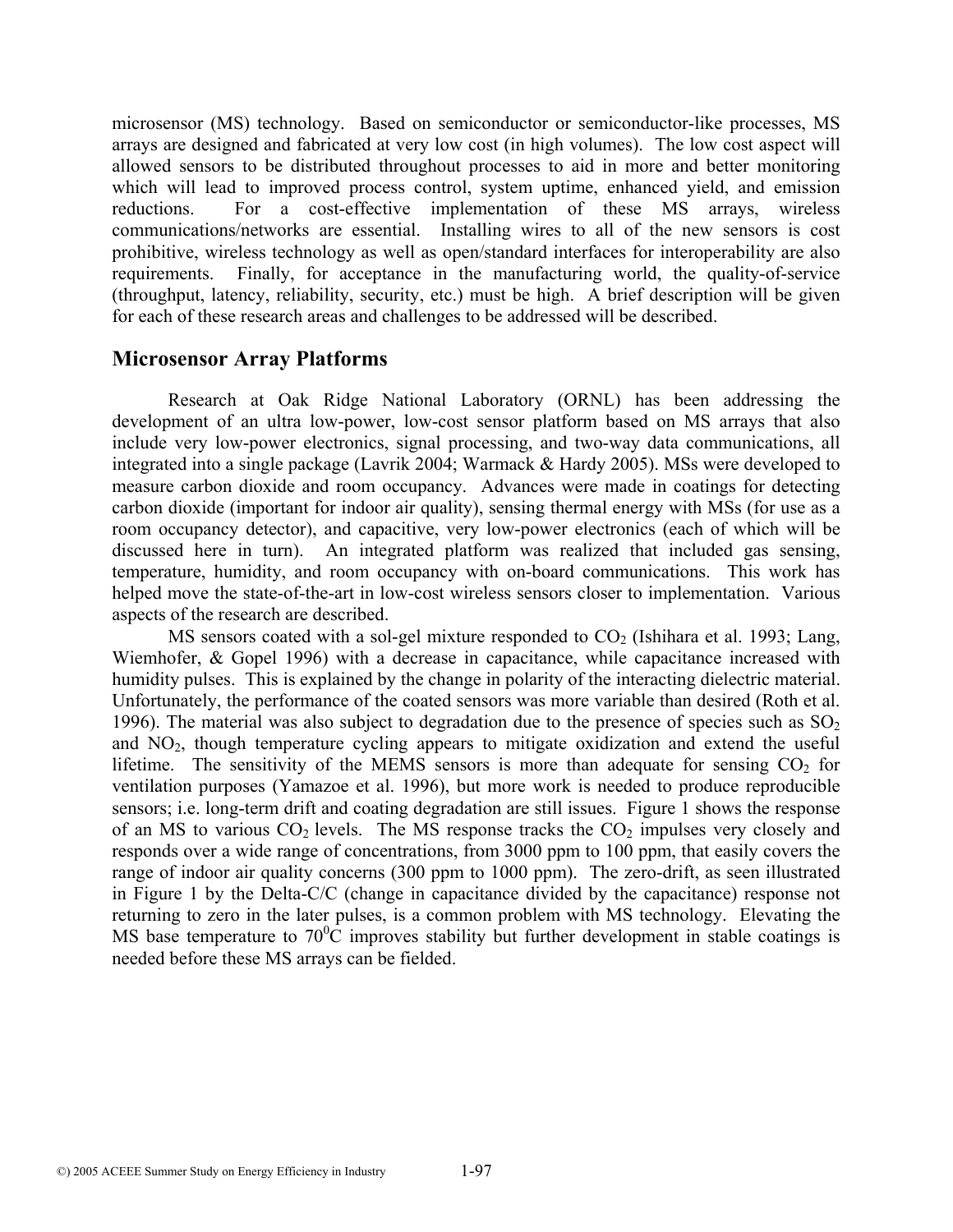

**Figure 1. MS Output Response to Various CO<sub>2</sub> Input Levels** 

A first-of-a-kind, very low power, low-cost MS was also developed by ORNL to detect thermal energy. These infrared (IR) detectors were suspended, bimaterial microcantilevers made from polysilicon with a gold layer as the bimaterial layer (Datskos, Lavrik, and Rajic 2004). The cantilever detectors were capacitively read using a custom very low power analog application specific integrated circuit (ASIC.) The noise level was about  $10^{-16}$  farads at a readout rate of 10 KHz. The detectors were designed to operate under ambient conditions. A measure of detector performance is the noise equivalent temperature difference (*NETD*). In order for a detector to be able to detect heat from a human, a value of *NETD* of 500 mK or lower is required. The predicted *NETD* for the designed detectors was about 20 mK in air and less than 5 mK in vacuum.

In actual tests these detectors responded to a soldering iron (temperatures  $> 150$  C). We expect to achieve detection of room temperature objects by increasing the detector area and eliminating thermo-mechanical noise sources. Designs with modified geometry and new materials have been considered and will be fabricated in the near future. For the first implementation of a MS IR detector using low-power capacitive readout, the results were very encouraging and the modified designs should produce a useable detector for room occupancy.

The readout and conditioning electronics for the MS system were designed to be operated on ultra-low power ( $\leq 1$ mW continuous operation or  $\sim 100 \mu$ W in sample mode) (Britton et al. 2000, 2001). Hardware and software were developed to read various sensors that detect room environmental conditions. The hardware consisted of a circuit board set containing the readout circuit (custom ASIC), a microcontroller to communicate with the host computer via an AC line coupler, and various sensors. The circuit board set also included a daughterboard that contained the MS sensor array (10 individual MSs) and the ASIC and a motherboard that contained the remaining circuitry. The ASIC is a mixed-mode capacitive readout chip with 10 inputs and is fully programmable via a 4-wire SPI interface. The ASIC also contains a thermometer circuit for sensing chip temperature. The occupancy detection circuit, a temperature and humidity sensor, and the MS array heater control electronics are on the motherboard. The system is capable of reading any of the MSs, their temperature, the ASIC temperature, ambient temperature & humidity, and any room movement since the last reading. It also has the ability to heat the MS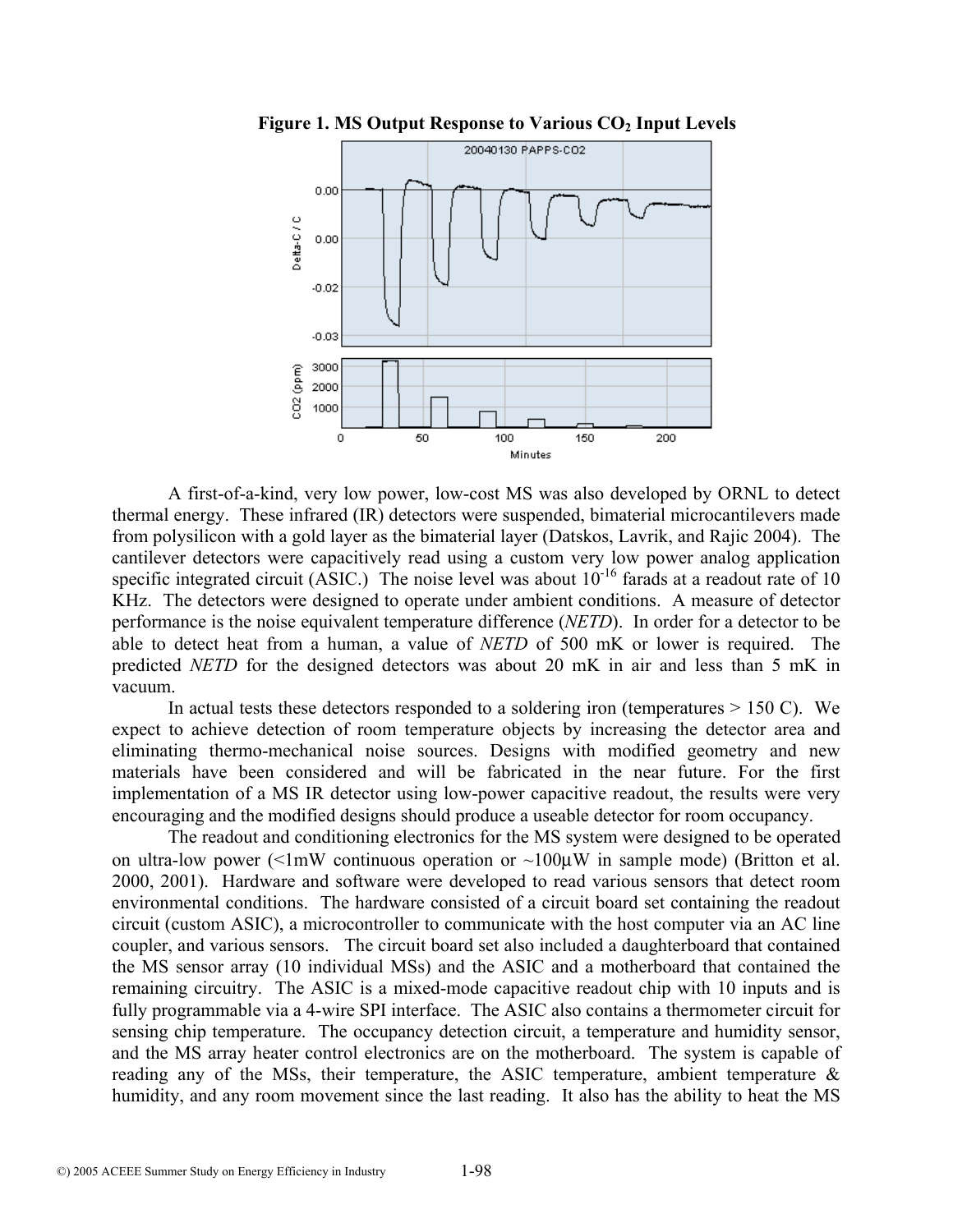array. The ASIC can be connected to wireless communication circuitry or to communication systems that send data over existing power lines The integrated sensor, electronics, and data transmission package is shown in Figure 2, which can measure  $CO<sub>2</sub>$ , room occupancy, humidity, and temperature.



**Figure 2. Integrated MS Array with Ultra-Low Power Electronics** 

Two significant application areas for this MS platform are in the buildings area and in motor control (MS and wireless networks are applicable in numerous areas; buildings will be described briefly and motor control in more detail.)

Building Automation Systems (BASs) are often set to bring in outside air to ventilate indoor rooms on a routine basis and by a set amount (15 cfm/person). While helping to ensure the indoor air quality (IAQ) is maintained, this practice can be in direct opposition to energy savings. By measuring  $CO<sub>2</sub>$ , humidity, occupancy, and temperature in each conditioned space, more intelligent ventilation and energy savings strategies can be employed. Ventilation can be done on demand rather than on a routine cycle. Estimates from several studies (Fehlmann et al. 1993; Gabel et al. 1986; Zamboni et al. 1991) indicate a potential energy savings of 20-30% while maintaining and perhaps even improving the IAQ. First order estimates indicate the potential reduction of energy consumption (if deployed in most U.S. buildings) could be 2 quads, reducing energy costs by \$55 billion and carbon emissions by 35 million metric tons (Orme, M. 1998). Additionally, improved IAQ can increase productivity and reduce health care costs substantially, resulting in over \$100 Billion in savings a year (Vaughn 2001). These benefits can only be achieved by employing a whole-building perspective that integrates these sensors with feedback to the BAS controllers that can respond dynamically and that can optimize the system for energy efficiency and IAQ.

## **Closing the Loop on Energy Savings with Wireless Communications**

According to Department of Energy (DOE) research (Xenergy. 1998), motors below 200 horsepower make up 98% of the motors in service and consume 85% of the energy used; therefore widespread deployment of energy management systems is critical in realizing the possible savings. This energy savings application is similar to buildings in the need for affordable sensors and energy management systems. Wireless sensor technology enables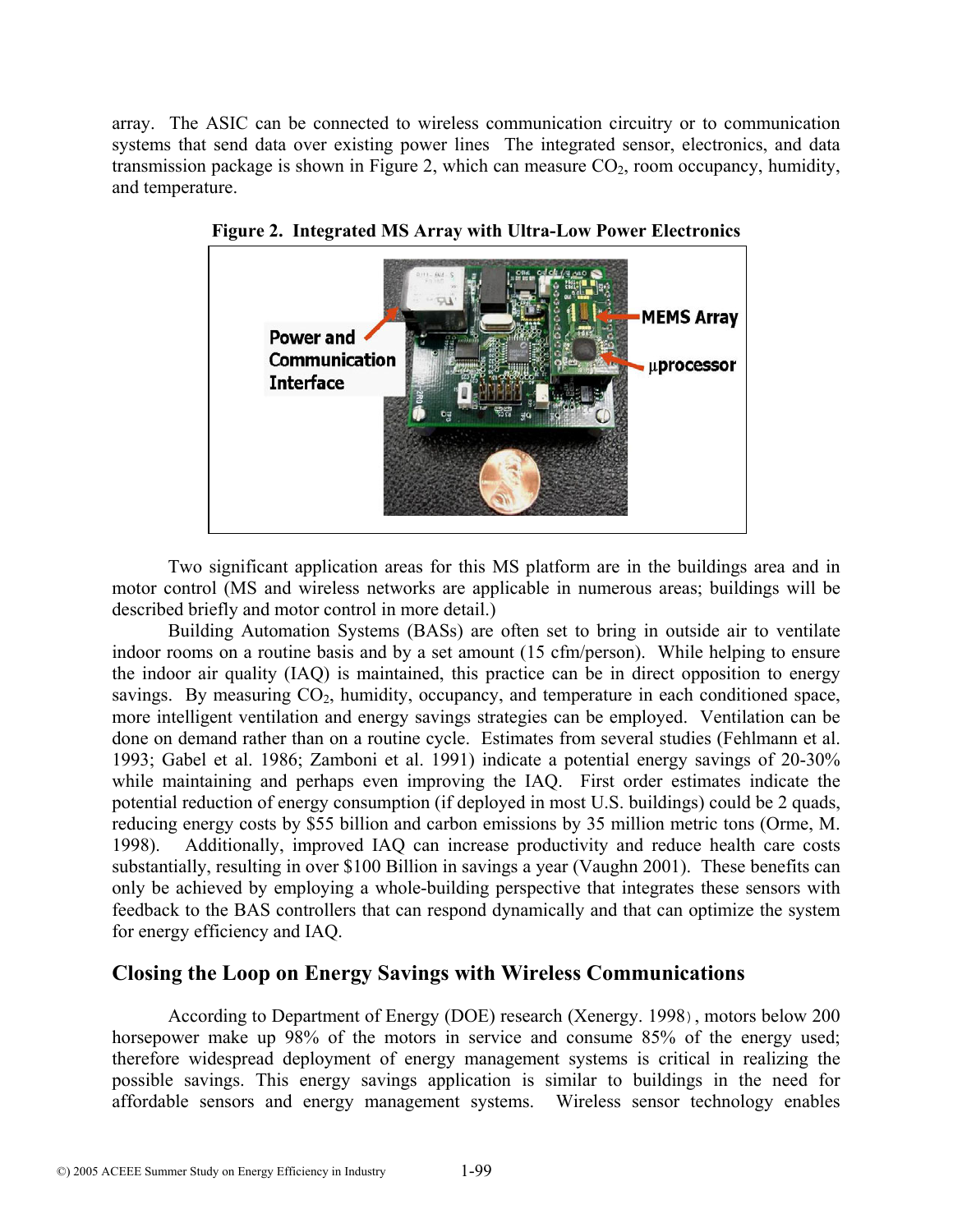existing and new electrical distribution and power control systems to communicate and report information for energy management as well as for diagnostic and prognostic purposes. Today, only a small percentage of this equipment is capable of communicating information due to cost of installation and the use of proprietary sensor interfaces that lack interoperability. Wireless Industrial Sensor Networks (WISN) provide a low-cost path to deliver voltage, current, power, load, and other key process information to facility/enterprise systems or applications. WISN will enable these systems to save energy, provide diagnostics and prognostic capabilities, and improve uptime across the *entire* plant. Eaton is currently installing a beta WISN at the BP Whiting Refineries in Indiana. The WISN will help enable on-line estimation of motor efficiency and power usage. Understanding how the energy is being used throughout the power distribution system is the first step in realizing these energy savings. Due to the high cost of installing monitoring equipment today, companies are restricted to deploying only limited, temporary instrumentation to make any assessments. Despite this, the information collected has proven to be helpful in optimizing power distribution systems. WISN will enable a step change in energy management solutions by allowing widespread implementation and continuous, distributed monitoring of plant components. Figure 3 illustrates four models to achieve the energy savings vision using WISNs.





Investment Model: This is the most basic model and it is focused in using the energy usage data gathered through the energy acquisition system to drive capital investment decisions. At design time, all equipment planned for a particular plant is sized for a particular operating point based on capacity/utilization projections. If these projections are not accurate during actual operation, the operating point of these loads will be likely to cause excess energy consumption. This is typical of motor installations; these motors are very efficient while functioning at the designed operational load, but are less efficient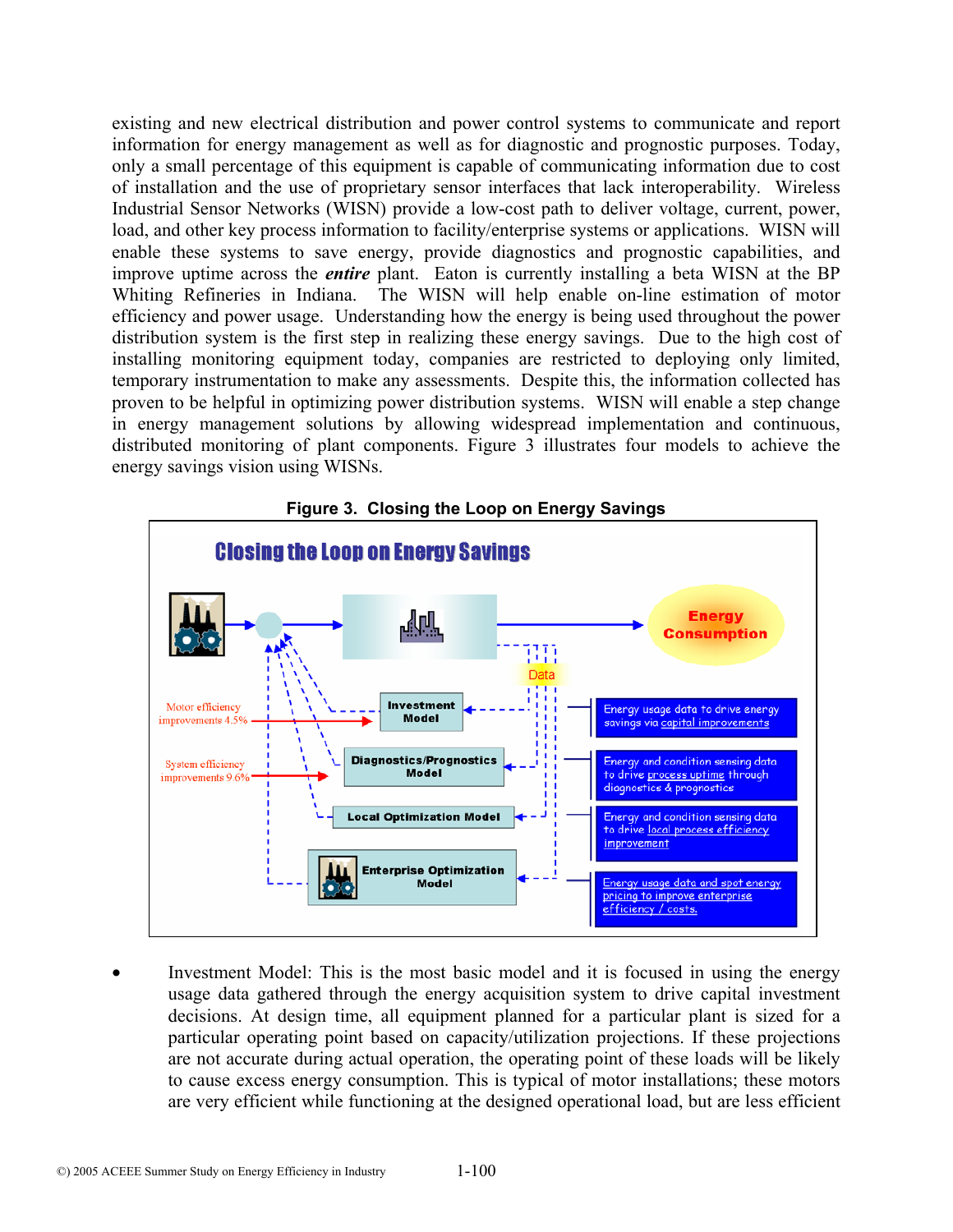at non-design loads. Uncovering the energy usage data for each load will help drive capital investment decisions to lower energy usage (help size future motor installations, help determine motor usage profiles, etc.).

- Diagnostic/Prognostic Model: Maintaining production and avoiding downtime is the primary goal of motor-system monitoring. Energy savings rank below this goal and are thus often neglected. By enabling the pervasive gathering of process data to drive process uptime and merging the energy data as part of a diagnostic/prognostic system, a plant manager will achieve his most important goals while keeping an eye on the energy consumption since it is now part of the process.
- Local Optimization Model: This model is centered in the utilization of energy and information management to drive local process efficiency improvements and to lower overall energy consumption and cost by scheduling these processes to avoid peak energy charges.
- Enterprise Optimization Model: This final model merges the energy usage data and spot energy pricing to improve overall enterprise energy management and lower cost (avoiding peak demand charges, taking advantage of lower price electricity, etc.).

The focus of current efforts is centered on the first two models; the success of these will pave the way for the local and enterprise optimization models since they represent incremental changes to the overall system.

# **Robust, Self-configuring Wireless Industrial Sensor Networks for Energy Management**

As indicated above, to achieve improvements on a broad scale, energy management solutions need to be extended widely across the energy distribution systems within the process plant. A key barrier in realizing this vision is a robust, secure, and cost-effective communication network that facilitates collection of this critical monitoring and diagnostic information. Today, the cost of communication networks using conventional field wiring practices is prohibitively expensive. To address this problem wireless networks are being researched to reduce communication installation and infrastructure costs by up to 84% (President's Committee of Advisors on Science and Technology. 1997).

To accomplish this vision, a WISN needs to:

- 1) Operate with a variety of open, wireless protocols,
- 2) Self-configure a network that will operate robustly and securely in difficult industrial environments, and
- 3) Integrate the needed power system sensors with the advanced energy management system software.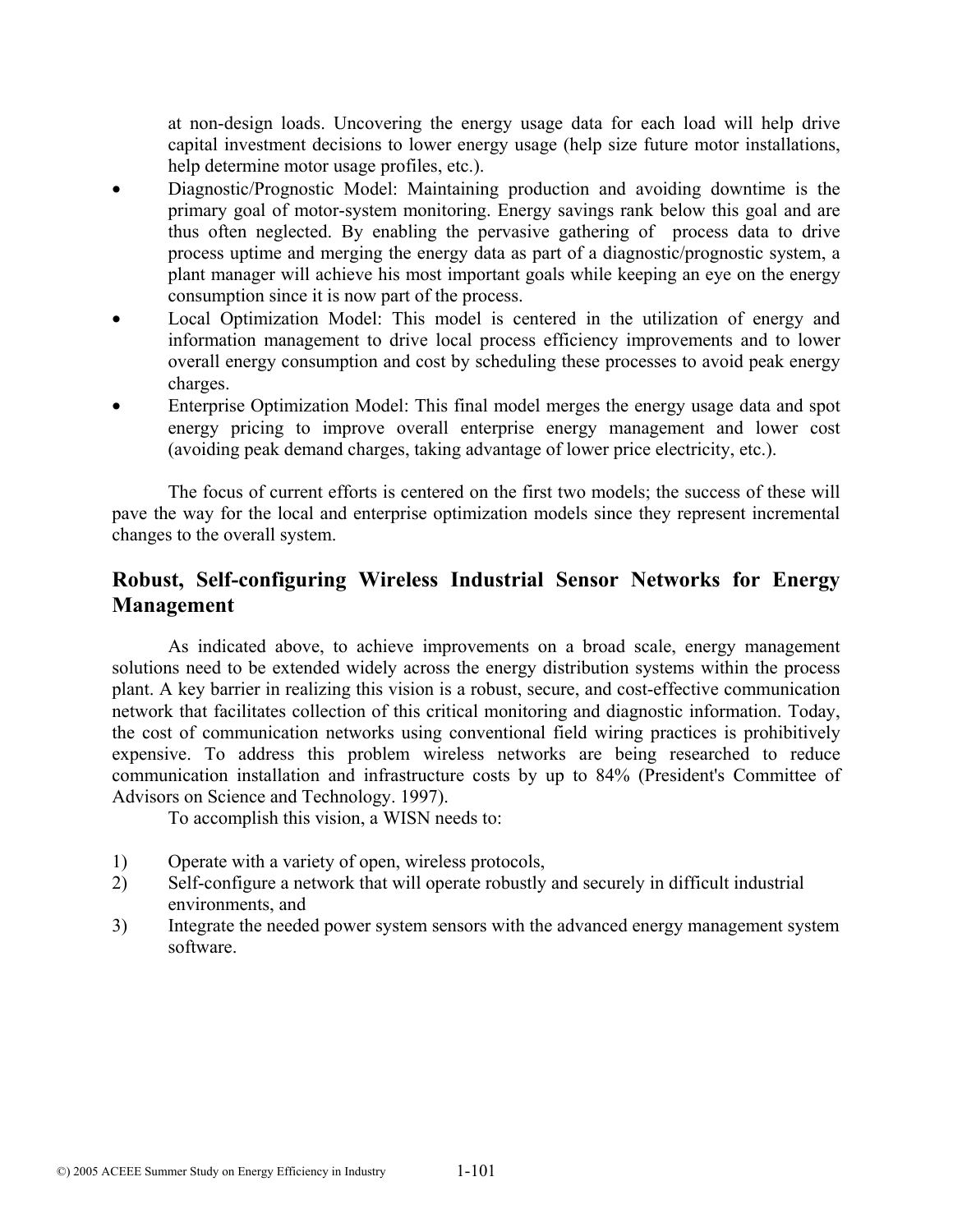Three areas of research must be completed in order to monitor and optimize the electrical power consumption within an industrial process plant:

- Smart sensors with embedded intelligence must be developed to measure parameters, such as, voltage, current, and temperature for a significantly reduced installed cost.
- Wireless networking must be robust, secure, non-proprietary, self-configuring and costeffective.
- Advanced model-based energy management, diagnostic and control systems must take into account the full complexity of the plants being monitored.

A key enabler for WISN technology is the emerging Low-Rate Wireless Personal Area Network (LR-WPAN) technology instantiated in the IEEE 802.15.4 standard. LR-WPAN/IEEE802.15.4 is an open architecture wireless network protocol specifically designed for low-cost and very low-power wireless communications. This technology is a good choice for WISNs focused on monitoring and diagnostic applications; other wireless technologies have focused on communications with higher data throughput and enhanced quality of service e.g. Wireless Local Area Network (WLAN) and other consumer electronics applications. Figure 4 represents the tiers of standard wireless solutions available for various types of networking applications.





The LR-WPAN design enables wireless communications for sensors and actuators where minimal bandwidth utilization is required. Unlike WLANs, LR-WPAN was designed to convey information without the use of pre-established infrastructure. Self-configuration, multi-path and multi-hop are key attributes of LR-WPAN that enable large scale, mesh type networks to be formed to cover long distances and provide redundant paths within large facilities. LR-WPAN is ideally suited to these types of monitoring and diagnostic applications where the nondeterministic nature of the sensor update rates do not cause control issues. Figure 5 illustrates how the self-configuring mesh network is able to form flexible communications paths between nodes that overcome issues associated with the conventional star network topography.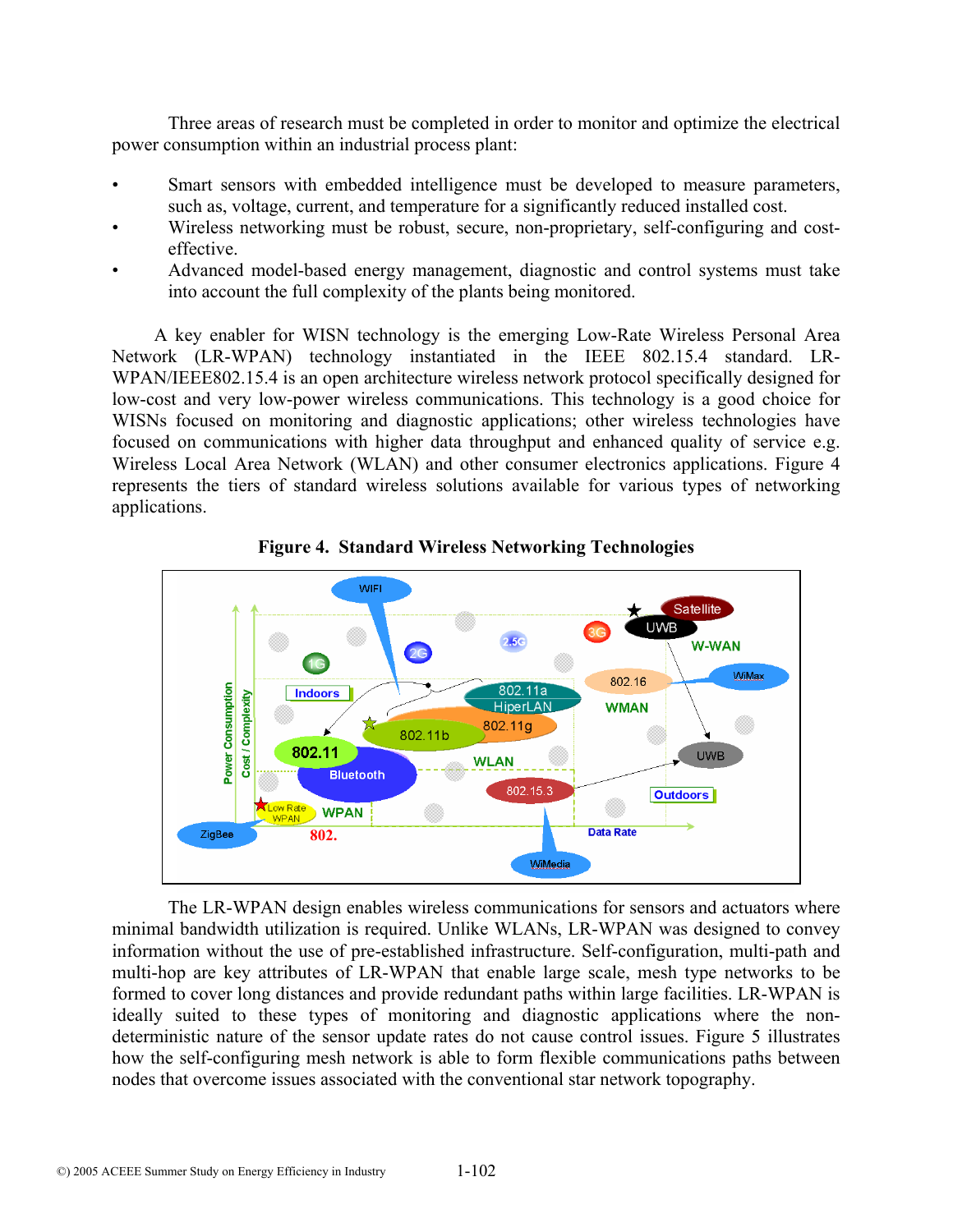#### **Figure 5. Self-Configurating Mesh Network with Redundant Communications vs. Fixed Star Topology**



# **Quality-of-Service for Secure and Reliable Data Transmission from Widely Distributed Sensors**

Wireless technology is fueling new paradigms in personal, commercial, and industrial communications systems throughout the marketplace. With the rapid growth in the networked environments for different industrial and scientific applications, there is a vital need to assure the user or application a certain level of Quality of Service (QoS) in performing a particular transaction over the network. For example, if an industrial site incorporates a wireless distributed control of certain processing equipment or networked control of robots in the manufacturing plant, the QoS of the network carrying the control packets define the functionality, performance or energy efficiency of the industrial process. A Measure of Effectiveness (MOEs), in this case QoS, provides a means for evaluating the overall effectiveness (i.e. energy trade-off analysis) of a proposed wireless communication design while the Measures of Performances (MOPs) – throughput, latency, reliability, security, adaptability, and affordability – represent the aggregate properties that define QoS. The MOPs/MOEs are based on mapping functional needs onto operational requirements and defining measurable and quantifiable parameters. Details concerning QoS and its associated MOPs in a WISN are as follows:

#### **Throughput**

Addresses the ability of the network to carry the offered traffic by the industrial applications based on the WISN implementation and as impacted by the communication environment.

#### **Latency**

Addresses the timing considerations for the application information to be carried by the WISN implementation including the characterization of the time delay as well as the variation in the time delay, i.e., jitter. Latency requirements for certain communication traffic, such as a machine's servo control sensors, will have very strict requirements while a WISN to support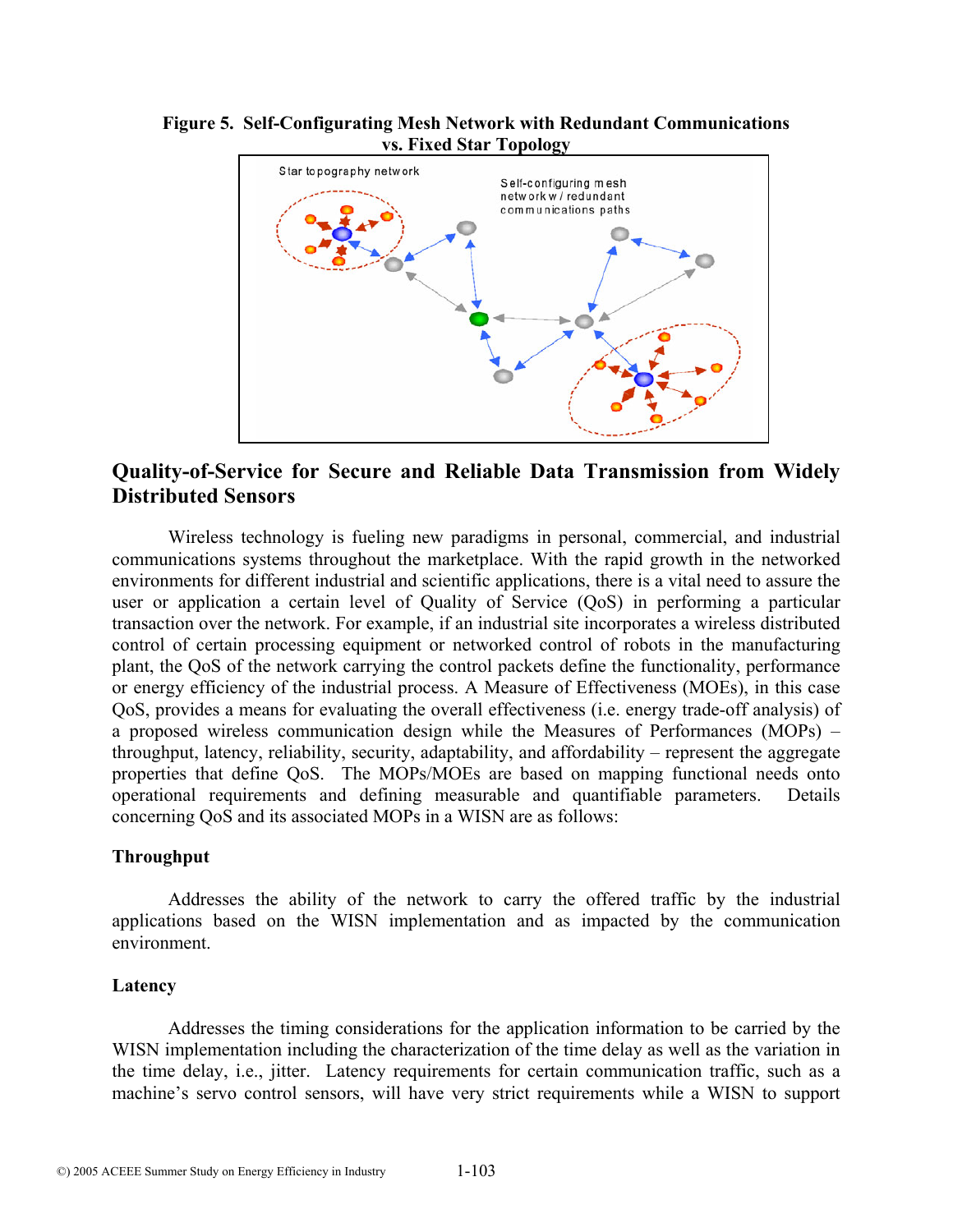supply chain management might have a more relaxed latency requirement. Factors influencing latency include sensor node density, interrogation rates, network topology, and number of simultaneous actions.

#### **Reliability**

Addresses the ability of the network to carry out its functional requirement of carrying industrial application information over the network over a broad range of operational conditions. Issues include the ability of the network to address communication disruptions, unanticipated variations in traffic and variations in the operational environment using a predictable "fail-safe" mechanism. In addition, WISN are often energy-constrained and therefore reliability includes the ability of the network to maintain operational integrity under energy constraints such as dirty power, battery operation, or energy scavenging.

#### **Security**

Addresses the operational impact and cost associated with the failure to prevent typically three categories of attacks on the communication network: (1) unauthorized interception of confidential information, (2) modification of information and network control messages and (3) interruption of information and network control messages (Perrig, Stankovic, & Wagner 2004). WISN deployed in an industrial environment can be subject to both physical and logical security attacks. A deep concern to industrial companies is maintaining confidentiality of trade practices. Utilizing wireless technology can appear to be a potential compromise of this requirement; especially, if the information carried on the wireless devices can be used to divulge information pertaining to an industrial process. Therefore, the industrial network's capability to prevent and detect unauthorized interception needs to be evaluated. In addition, industrial networks could be subject to malicious attacks that would compromise integrity of information, as well as the availability of sensor network functions. The capability to handle malicious attacks involving modification and interruption of data and network control messages needs to be addressed in designing the industrial network. The assessment process needs to balance the tradeoff between the security requirements of the industrial communication network with the communication administration overhead associated with security protocols, i.e., security implementation cost needs to be balanced against the other QoS cost performance constraints.

#### **Adaptability**

Central to WISN is its ability to adapt to new reconfigurations and new tasks. Adaptations required by the industrial application include mobility in all or some of the sensor elements as well as scaling and/or reconfiguring the WISN to handle a new process or modification to an existing process as a result of new tasking or goals. The WISN will also need to adapt to handle variations in the industrial environment over the time frame of seconds to years, e.g., RF propagation effects due to dynamic changes in stock supplies or retooling a plant's manufacturing line. The wireless network needs to therefore be capable of handling variations in the traffic flow due to changes in sensor location and machine or process utilization. The network will need to adapt to changes in the environment while maintaining the required levels of throughput, latency, reliability and security. In addition, if the WISN is too complex to adapt and reconfigure to changing needs and a changing environment, then an inherent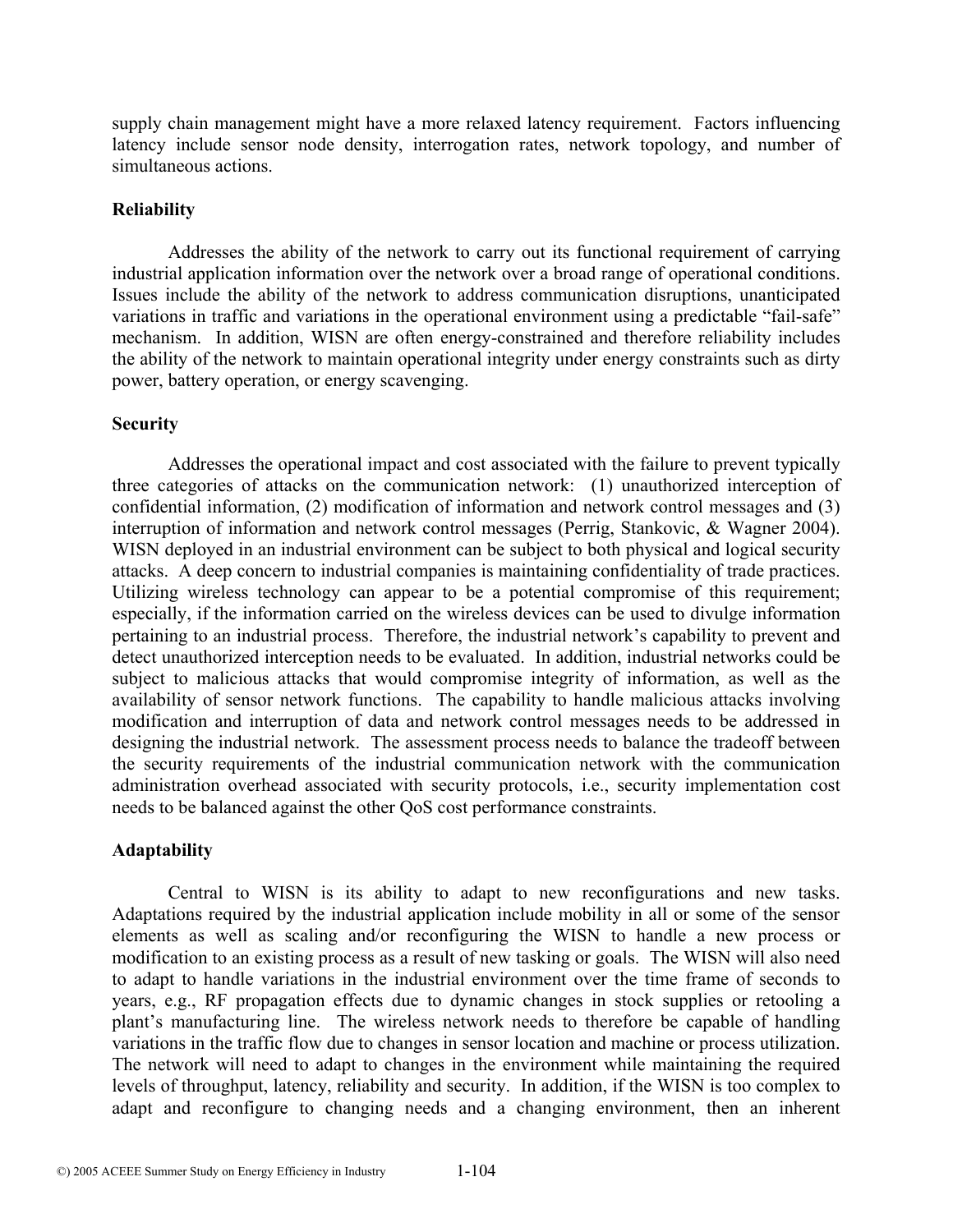advantage to the WISN approach is compromised. To fully enable WISN, the adaptation of the wireless network should be transparent to the end user. Within the industrial environment, adaptability is one true advantage of wireless over wired networks. Directly interconnecting all neighboring nodes with wiring is too complex and cost prohibitive. A WISN, however, provides a low cost, redundant connectivity that can be exploited in the network layer to optimize routing for current conditions.

#### **Affordability**

Once functionality, operability, and utility are addressed, there will be a need to assess affordability. Affordability in this context includes: cost of ownership (packaging requirements, modifications, maintainability, etc.), implementation costs, replacement and logistics costs, and training and servicing costs as well as the per unit costs.

To address these challenges, a design framework for developing WISN is proposed as illustrated in Figure 6.



### **Figure 6. Design Framework for Developing WISN for Industrial & Manufacturing Applications**

## **Summary**

Significant energy savings and emission reductions are aided through the addition of more sensors and controls into industrial processes. To make these additions and the potential savings and reductions reality, low-cost, low-power, wireless sensors and networks are critical. WISNs are needed to assist in acquiring data, transforming the data into information and knowledge, and using that information/knowledge to control processes and entire plants. Thus, WISNs can enable energy savings, diagnostics, prognostics, and waste reductions and improve the uptime of the entire plant. To achieve these goals, the WISNs must be reliable, adaptable, affordable, and robust. Research is underway in several areas to move WISNs to the factory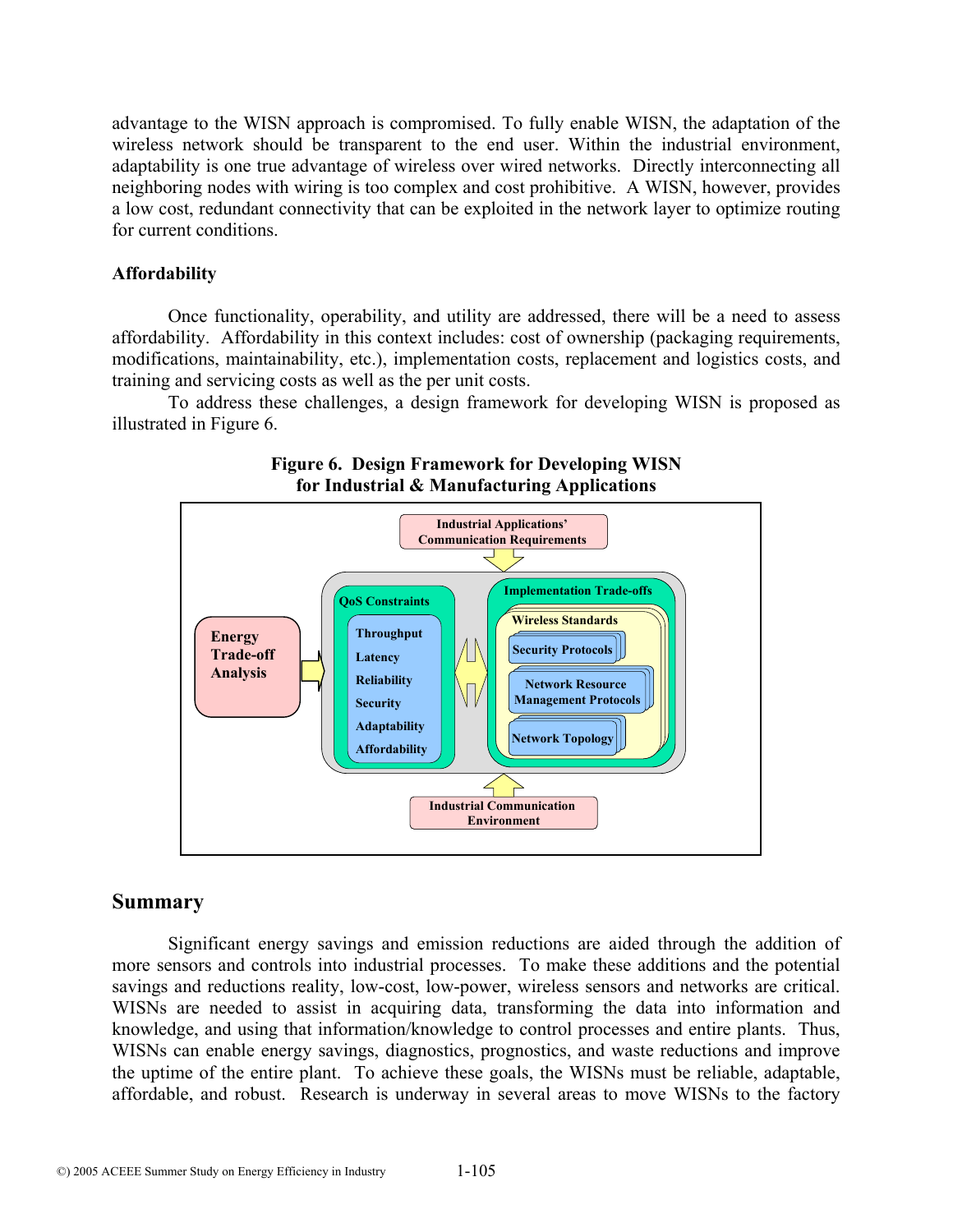floor. Platforms for low-cost, low-power, wireless microsensor arrays have been prototyped and robust, self-configuring wireless networks are in development and early deployment. Additionally models of energy management and economics (investment, diagnostic/prognostic, optimization, and enterprises) are being generated, and quality-of-service and performance are being defined. Low-cost sensors and wireless networks will enable widespread implementation of distributed information gathering. This will lead to improved energy efficiencies and production as well as minimizing waste and emissions as evidence by the DOE study that estimated increases in efficiency of 10% and reductions in emissions by 25%.

## **References**

- Britton, C.L., R.L. Jones, P.I. Oden, Z. Hu, R.J. Warmack, S.F. Smith, W.L. Bryan, and J.M. Rochelle. 2000. "Multiple-input microcantilever sensors*". Ultramicroscopy*, 82(1-4): 17- 21.
- Britton, C.L., R.J. Warmack, W.L. Bryan, P.I. Oden, T.G. Thundat, and R.L. Jones. 2001. A Capacitively Readout Multielement Sensor Array with Common-Mode Cancellation. U.S. Patent No. 6,167,748.
- Datskos, P. G., N. V. Lavrik, and S. Rajic. 2004. "Microcantilever thermal detector." *Review of Scientific Instruments* 75: 1134.
- [DOE] Department of Energy. 2002 *Industrial Wireless Technology for the 21st Century*, Washington, D.C.: U.S. Department of Energy, Office of Energy Efficiency and Renewable Energy Report, Available online: http://www.eere.energy.gov/industry/sensors\_automation/pdfs/wireless\_technology.pdf. Washington, D.C.: US Department of Energy.
- Fehlmann, J., H. Wanner, and M. Zamboni. 1993. "Indoor air quality and energy consumption with demand controlled ventilation in an auditorium." Proceedings of the 6<sup>th</sup> International Conference on Indoor Air Quality and Climate 5: 45-50.
- Gabel, S.D., J. E. Janssen, J.O. Christoffel, and S. E. Scarborough. 1986. *"Carbon dioxide-based ventilation control system demonstration."* DE-AC79-84BP15102. Washington, D.C.: U.S. Department of Energy.
- Ishihara, T. and K. Kometani. 1993. "Capacitive-Type Gas Sensor for the Selective Detection of Carbon-Dioxide". *Sensors. Actuator B-Chem* 13(1-3): 470-472.
- Lang, T., H.D. Wiemhofer and W. Gopel. 1996. "Carbonate based CO2 sensors with high performance." *Sensors. Actuator B-Chem.* 34(1-3): 383-387.
- Lavrik, N. V., M. J. Sepaniak, & P. G. Datskos. 2004. "Cantilever transducers as a platform for chemical and biological sensors." *Review of Scientific Instruments* 75: 2229
- Orme, M. 1998. *Energy impact of ventilation.* Technical Note 49, International Energy Agency Air Infiltration and Ventilation Centre, Coventry, Great Britain.